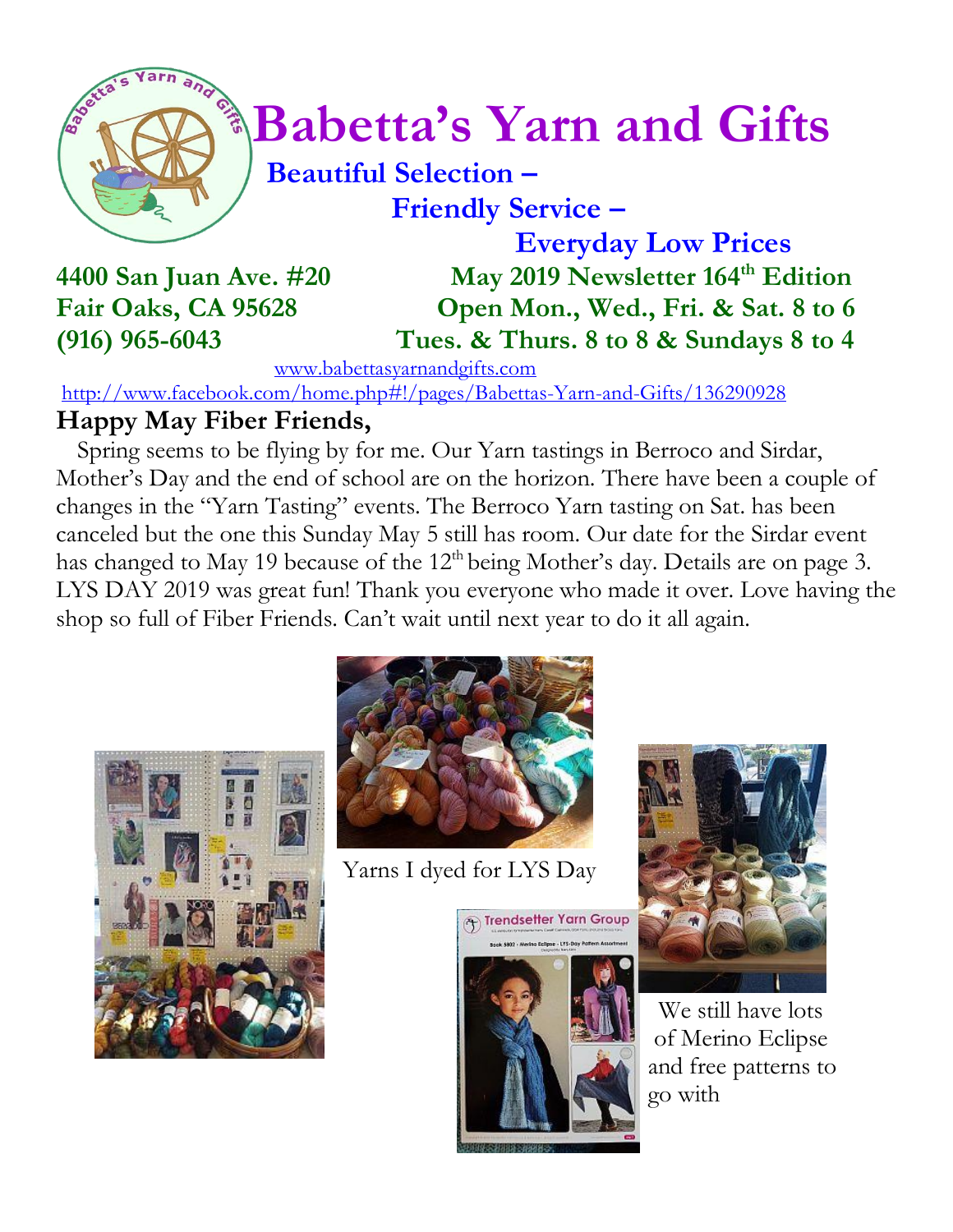



Great new patterns Urth Yarns







 New discount for Classic Elite We still have lots to choose from



**Nightshift with Gustine Dates 5/23 & 5/30 Time 6:30 – 8pm Registration \$35**



 **Coupon for 10% off materials with sign up** Link to pattern<https://www.ravelry.com/patterns/library/nightshift>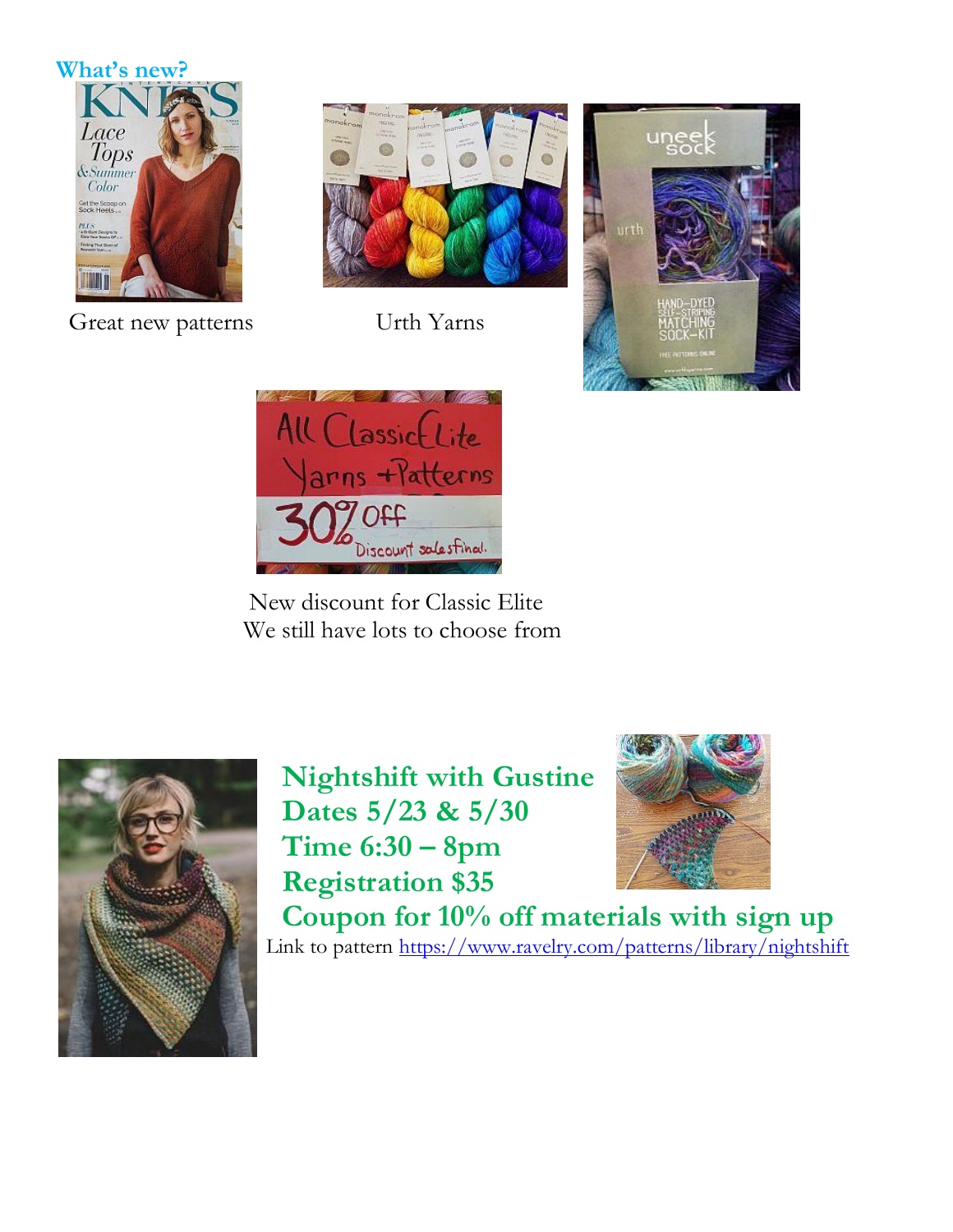### **We still have room in our Berroco Yarn Tasting**

**Come sample Berroco Yarn's newest Spring yarns in cute mini skeins and see the designs and models for them. Your ticket gets you 10% off a purchase of Berroco products. Bring your needles & hooks in the 4mm to 5mm range. We'll be having an "everyone wins" raffle &** 

**refreshments. Date & Time: May 5th 4-5:30pm Tickets \$10.**



<u>bo</u>

### **Sirdar Baby Shower Yarn Tasting**

**Looking for ideas on what to make for the babies and children in your life? Here's your chance to experience Sirdar's variety of yarns and become familiar with their classic designs. Free patterns, yarn samples, refreshments, a gift bag or box with each purchase,** 

**& your ticket gets you 10% off a purchase of Sirdar products. May 19 from 4pm-5:30. Tickets \$10** 

#### **Classes for May 2019 at Babetta's**

 *In our project classes you can learn to knit anything from scarves to socks to felted purses to lace shawls to hats to sweaters. Pick your project and join in the fun. Our knitters inspire each other to try new things by sharing ideas and showing off their latest creation. Sign up for one of our classes and you will receive a coupon for 10% off.*

 **Pre-registration is required as class sizes are limited. Please choose your dates carefully. Because of scheduling conflicts and complications, make-up classes will only be allowed under special circumstances and individual consideration.**

Our project class knitting teachers Maya & Gustine have been teaching at Babetta's for 12 years and can help you make your fiber dreams come true in a fun and patient atmosphere.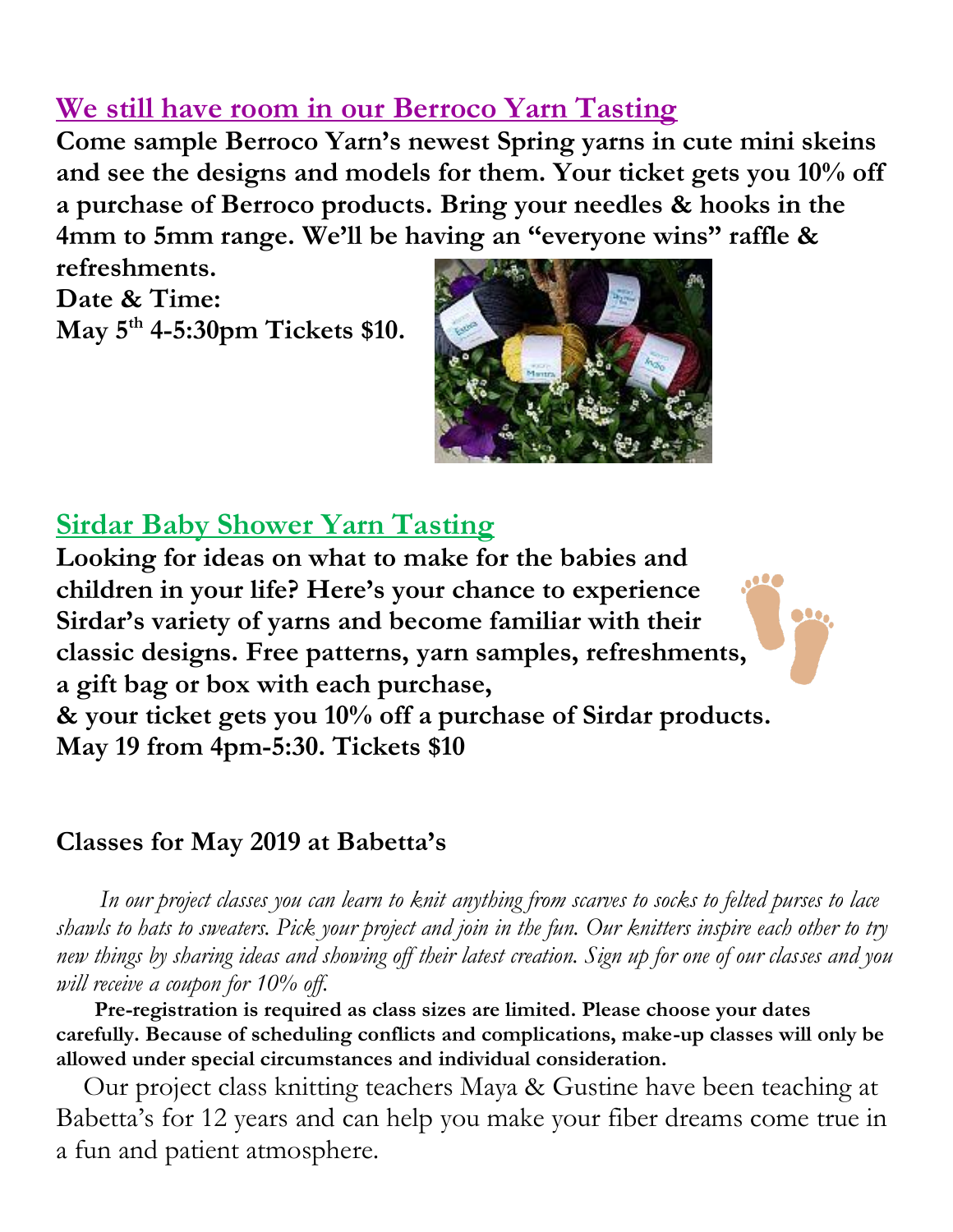**Tuesdays 5/7, 5/14 & 5/21** Knitting Project 10am – 11:30am fee \$50 Knitting Project 6pm – 7:30pm fee \$50 **Wednesdays 5/8, 5/15 & 5/22** Knitting Project 1pm – 2:30pm fee \$50 Knitting Project 3:30pm- 5pm fee \$50 **Thursday 5/9, 5/16 & 5/23** Knitting Project 10am – 11:30am \$50 Knitting Project 6pm – 7:30pm fee \$50 **Saturdays 5/11, 5/18 & 5/25** Knitting Project 4pm – 5:30pm fee \$50.

#### **Private Lessons**

Knitting or Crochet \$20 an hour Group Knitting or Crochet Private lessons \$15 an hour per person. Spinning or weaving \$25 an hour Group rates are \$20 an hour per person. 50% deposit required when scheduling. Cancellations with less than 24 hour notice will forfeit deposit with exceptions for emergencies. Other cancellations can be transferred to rescheduled lessons or store credit.

#### **Charity Knitting Group**

 How would you like to do some charity knitting/crocheting with a lovely group of people? **"The Purls of Fair Oaks"** meets the 2<sup>nd</sup> & 4<sup>th</sup> Thursday every month from 10am to noon here at **Babetta's.** This wonderful group of knitters makes newborn hats for local hospitals. If you'd like to come join the group there's always room for more.

Free patterns for May

Noro Silk Garden Slip Stitch Scarf

This pattern is a favorite.

It's simple to knit, no purling, and the slip stitch construction with a striping yarn causes stripes in vertical as well as



horizontal direction. Just carry the color you're not using up the side after wrapping color just used around new color.